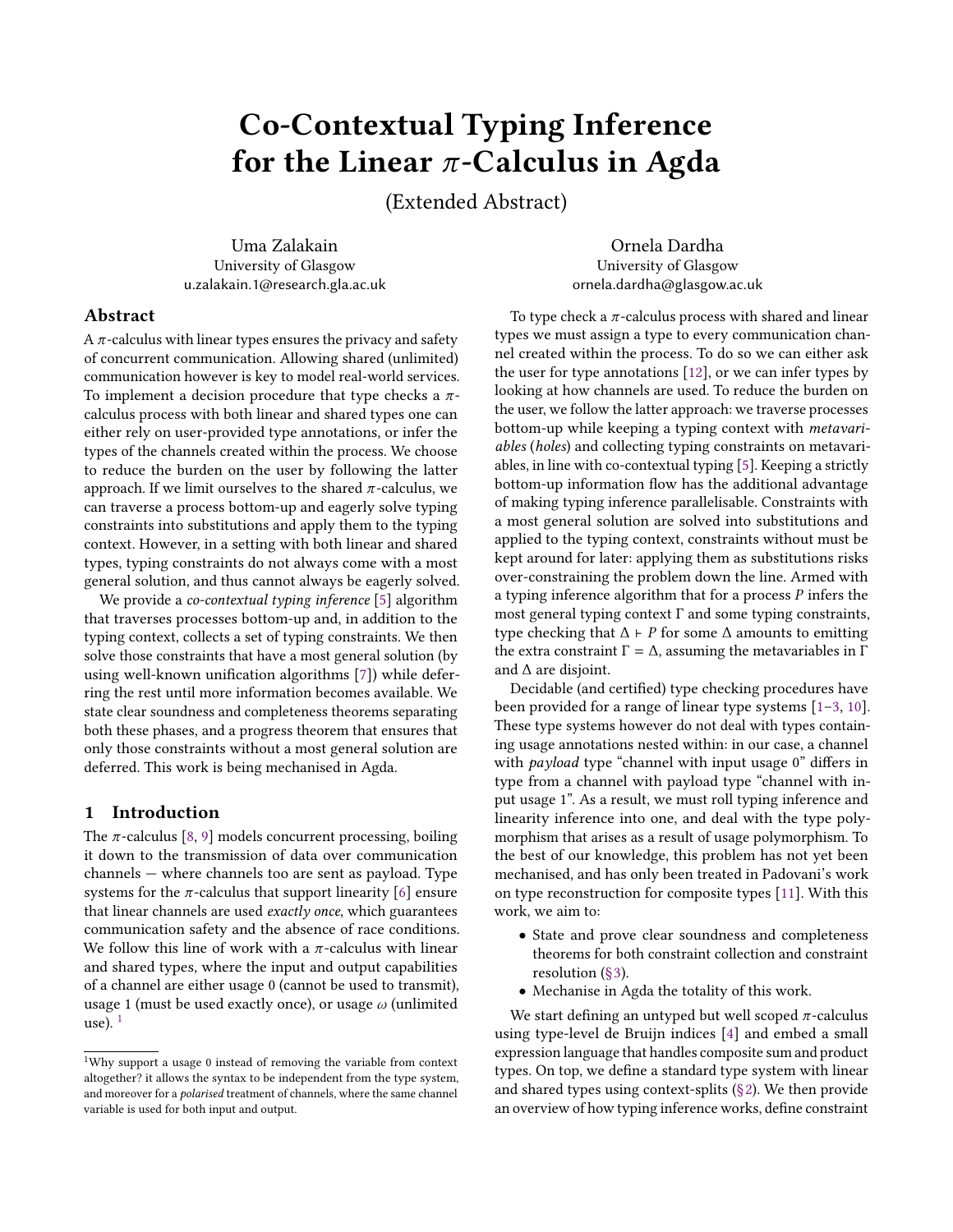collection and constraint resolution [\(§3\)](#page-1-0), and state that both phases are sound and complete with regards to the type system defined in [§2.](#page-1-1) (Notation: variables are black, types are blue, constructors are green, and functions are gray.)

# <span id="page-1-1"></span>2 Type System

We define a standard syntax and type system for the linear  $\pi$ -calculus. The only non-standard feature is that types allow for metavariables within them.

**Syntax** We define a standard syntax for the  $\pi$ -calculus using type-level de Bruijn indices. Variable references  $i_{1+n}$ are of type Fin  $(1 + n)$  with constructors zero and suc  $i_n$ , expressions  $e_n$  and  $f_n$  are of type Expr *n*, processes  $p_n$  and  $q_n$  are of type Proc n.

| $e_n f_n := \text{unit}$            | $p_n q_n := \text{end} \mid \text{rec } p_n \mid \text{new } p_{1+n}$ |
|-------------------------------------|-----------------------------------------------------------------------|
| $vari_n$                            | $\vert$ recv $e_n p_{1+n}$                                            |
| pair $e_n$ $f_n$                    | send $e_n f_n p_n$                                                    |
| fst $e_n$   snd $e_n$               | $\vert$ comp $p_n$ $q_n$                                              |
| $\vert$ inl $e_n$ $\vert$ inr $e_n$ | $\vert$ case $e_n$ $p_{1+n}$ $q_{1+n}$                                |
|                                     |                                                                       |

Types Both types and usage annotations contain metavariables. To make their handling uniform we use a common set of metavariables for both. A context of kinds  $\gamma$  keeps track of whether a metavariable is of type kind  $ty$  or usage annotation kind us. Variable references *m* are of type  $\gamma \ni_t k$ : the set of variables of kind  $k$  in a kinding context  $\gamma$ . Usage annotations *i* and *o* are of type  $\gamma$   $\vdash_t$  us, and types *s* and *t* of type  $\gamma$   $\vdash_t$  ty. We henceforth abbreviate  $\gamma$   $\vdash_t$  ty as Type  $\gamma$ and  $\gamma$   $\vdash_t$  us as Usage  $\gamma$ .

$$
i \ o := \text{mvar}_{us} \ m \mid \emptyset \cdot \mid 1 \cdot \mid \omega \cdot
$$
\n
$$
s \ t := \text{mvar}_{ty} \ m \mid \text{unit} \mid \text{chan}_{[i,o]} \ t \mid \text{prod} \ s \ t \mid \text{sum} \ s
$$

**Context Splits** A context  $\Gamma$  of type Ctx<sub>n</sub>  $\gamma$  is a list of Type  $\gamma$ of size *n*. We define context splits  $\Gamma = \Delta \uplus \Theta$  pointwise on types. Splits on types are defined pointwise on usage annotations (but are not applied to a channel's payload) and splits on usage annotations are defined as follows:

$$
\overline{x} = x \cup 0.
$$
\n
$$
\overline{x} = 0 \cup x
$$
\n
$$
\overline{x} = 0 \cup x
$$
\n
$$
\overline{x} = 0 \cup \overline{x}
$$
\n
$$
\overline{x} = 0 \cup \overline{x}
$$
\n
$$
\overline{x} = 0 \cup \overline{x}
$$
\n
$$
\overline{a} = x \cup y
$$
\n
$$
\overline{b} = 0 \cup x
$$
\n
$$
\overline{b} = 0 \cup x
$$
\n
$$
\overline{b} = 0 \cup x
$$
\n
$$
\overline{b} = 0 \cup x
$$
\n
$$
\overline{b} = 0 \cup x
$$
\n
$$
\overline{b} = 0 \cup x
$$
\n
$$
\overline{b} = 0 \cup x
$$
\n
$$
\overline{b} = 0 \cup x
$$
\n
$$
\overline{a} = 0 \cup x
$$
\n
$$
\overline{a} = 0 \cup x
$$
\n
$$
\overline{a} = 0 \cup x
$$
\n
$$
\overline{a} = 0 \cup x
$$
\n
$$
\overline{a} = 0 \cup x
$$
\n
$$
\overline{a} = 0 \cup x
$$
\n
$$
\overline{a} = 0 \cup x
$$
\n
$$
\overline{a} = 0 \cup x
$$
\n
$$
\overline{a} = 0 \cup x
$$
\n
$$
\overline{a} = 0 \cup x
$$
\n
$$
\overline{a} = 0 \cup x
$$
\n
$$
\overline{a} = 0 \cup x
$$
\n
$$
\overline{a} = 0 \cup x
$$
\n
$$
\overline{a} = 0 \cup x
$$
\n
$$
\overline{a} = 0 \cup x
$$
\n
$$
\overline{a} = 0 \cup x
$$
\n
$$
\overline{a} = 0 \cup x
$$
\n
$$
\overline{a} = 0 \cup x
$$
\n
$$
\overline{a} = 0 \cup x
$$
\n
$$
\overline{a} = 0 \cup x
$$
\n
$$
\overline{a} = 0 \cup x
$$
\n
$$
\over
$$

Note that e.g., both  $\mathbf{0} \cdot \mathbf{0} \cdot \mathbf{0} \cdot \mathbf{0} \cdot \mathbf{0} = \mathbf{0} \cdot \mathbf{0} \cdot \mathbf{0} \cdot \mathbf{0}$  are possible: we use context splits to allow the type system to lose granularity. Following [\[11\]](#page-3-6), a context Γ is unrestricted (non-linear) un Γ if it can be split into itself:  $\Gamma = \Gamma \cup \Gamma$  (respectively un x and un  $t$  for usage annotations  $x$  and types  $t$ ).

Typing Judgments We can now define our typing judgment for variables ( $\Gamma \ni i : t$ , where variable *i* under context  $\Gamma$ is of type t), expressions ( $\Gamma \vdash e : t$ , where expression e under context Γ is well typed with type t) and processes ( $\Gamma \vdash p$ ,

where process  $p$  is well typed under context Γ). Note that, although fully linear tensor products ( $\text{prod } s t$ ) cannot directly be eliminated through their projections (fst rule), context splits enable their usage annotations to be distributed beforehand. Similarly, while it may appear that recv and send only work on channels with usages  $(1, 0)$  and vice versa, the context splits in these rules allow usages to lose granularity (and thus accept e.g.,  $(\omega, \omega)$ ).

| $\Gamma: \mathsf{Ctx}_n$ $\gamma$ un $\Gamma$ $t: \mathsf{Type}\ \gamma$ | $\Gamma \ni i : t \; s : \text{Type } \gamma \; \text{ un } s$                                                      |
|--------------------------------------------------------------------------|---------------------------------------------------------------------------------------------------------------------|
| $\Gamma, t \ni$ zero : t                                                 | $\Gamma$ , s $\exists$ suc <i>i</i> : <i>t</i>                                                                      |
| $\Gamma \vdash e : \text{prod } t \text{ s}$ un s                        | $\Gamma = \Delta \uplus \Theta$ $\Delta \vdash e : s \Theta \vdash f : t$                                           |
| $\Gamma \vdash \textsf{fst} \, e : t$                                    | $\Gamma \vdash$ pair e f : prod s t                                                                                 |
| $un \Gamma$<br>$\Gamma$ + end                                            | $t: \text{Type } \gamma \Gamma, t \vdash p$<br>$\Gamma \vdash$ new $p$                                              |
|                                                                          | $\Gamma = \Delta \uplus \Theta \quad \Delta \vdash e : \text{chan}_{[1 \cdot, 0 \cdot]} t \quad \Theta, t \vdash p$ |
|                                                                          | $\Gamma$ $\vdash$ recv e p                                                                                          |
| $\Gamma = \Delta \uplus \Theta$                                          | $\Theta = \Psi \boxplus \Xi$ $\Lambda \vdash f \cdot chanc$ , $\Box t$ $\Psi \vdash e \cdot t$ $\Xi \vdash b$       |

$$
\frac{\Theta = \Psi \uplus \Xi \ \Delta \vdash f : \text{chan}_{[\emptyset \cdot, 1 \cdot]} t \ \Psi \vdash e : t \ \Xi \vdash p}{\Gamma \vdash \text{send } f \ e \ p}
$$

# <span id="page-1-0"></span>3 Inference

**Constraints** Constraints of type Constr  $\gamma$  are defined on arguments of type  $\gamma \vdash_{t} k$  for some  $k$  — that is, on both usage annotations and types. They take two forms: the binary  $[S \stackrel{\mathsf{c}}{=} T]$ , where S and T must be unified, and the ternary  $[S = T + R]$ , where S is split into T and R. Constraints are pointwise lifted to typing contexts, and we abbreviate with  $\left[\Gamma^{\frac{S}{2}}; t\right]$  a constraint that states that *i* must be of type *t* in Γ, and all other variables in Γ must be unrestricted. We use [Constr  $\gamma$  ] to refer to lists of constraints of type Constr  $\gamma$ .

**Substitution** A kind-preserving substitution Subst  $\gamma$   $\delta$ maps usage annotations and type metavariables in  $\gamma$  to usage annotations and types in  $\delta$ , that is,  $\forall \{k\} \rightarrow \gamma \ni_t k \rightarrow \delta \vdash_t k$ for an implicit k. The function  $\sigma \triangleleft t$  of type Subst  $\gamma \delta \rightarrow$  $(\forall \{k\} \rightarrow \gamma \vdash_{\mathsf{t}} k \rightarrow \delta \vdash_{\mathsf{t}} k)$  performs the substitution by replacing all the metavariables in  $t$  with their corresponding terms in  $\sigma$ . Substitutions on constraints are defined pointwise on their arguments.

**Constraint Satisfaction** We use a  $\llbracket \ \ \rbrack$  function to interpret constraints  $\begin{bmatrix} S \leq T \end{bmatrix}$  and  $\begin{bmatrix} S \leq T + R \end{bmatrix}$  into claims of their satisfiability  $S \equiv T$  and  $S = T \oplus R$ , respectively.

Inference Typing inference takes a process with *n* free variables and returns a metavariable context  $\gamma$ , a typing context with n free variables containing metavariables in  $γ$ , and a list of constraints on metavariables  $γ$ . We define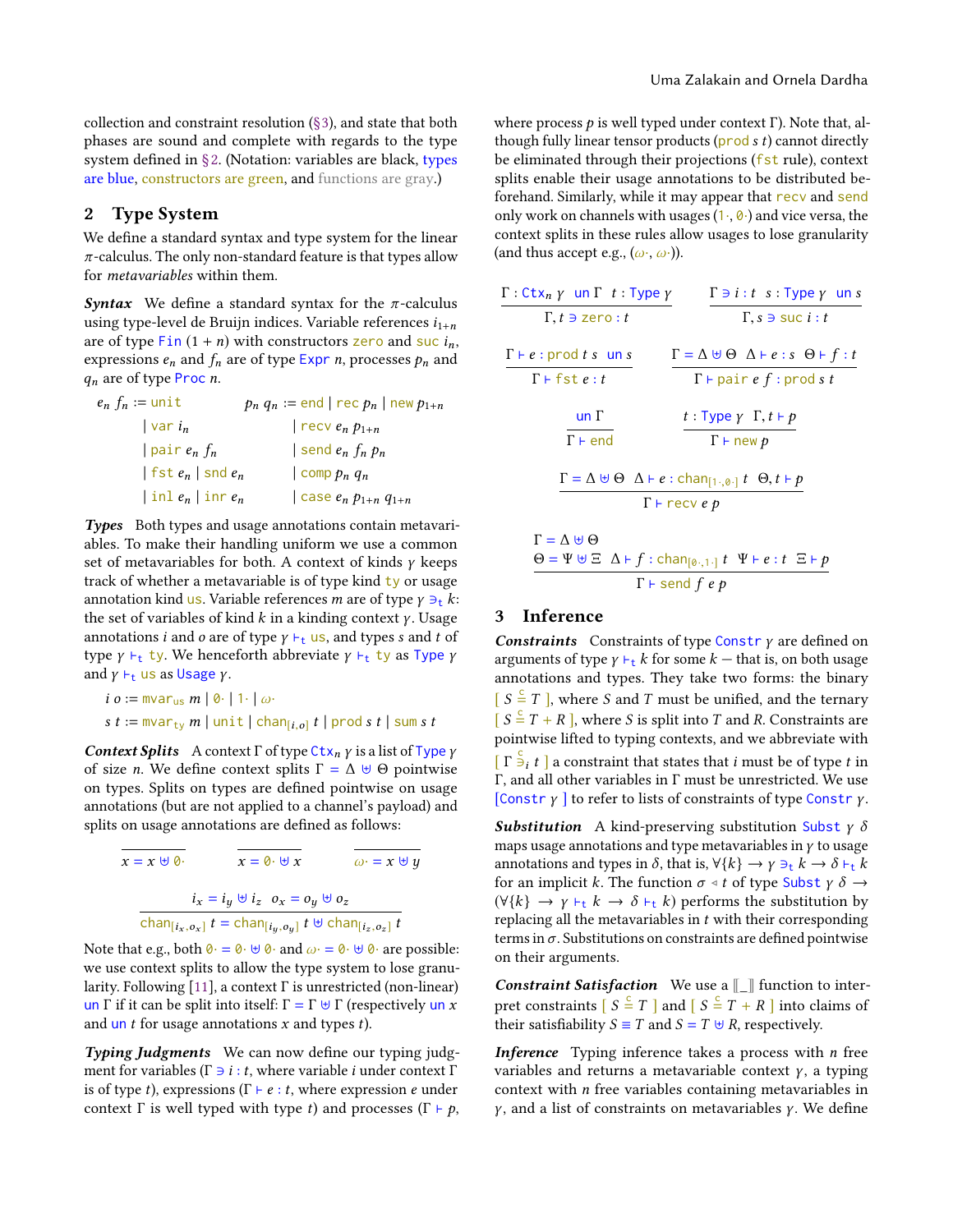a similar function for typing inference on expressions, this time also returning a type in Type  $\gamma$ . These functions are total: if a process or expression is untypable its constraints are unsolvable.

inferProc: Proc  $n \to \exists y$ . Ctx<sub>n</sub>  $y \times$  [Constr  $y$ ] inferExpr: Expr  $n \to \exists y$ . Ctx<sub>n</sub>  $y \times$  [Constr  $y$ ]  $\times$  Type  $y$ 

Unlike in the shared  $\pi$ -calculus, where constraints have always a most general unifier, in the shared *and* linear  $\pi$ calculus metavariables can be under-constrained. Consider the open process send a unit (send  $x$  a end) where  $x$  and  $a$  are free: we partly use  $a$  to send, then send whatever is left of  $a$  away over  $x$  and terminate. Let us step through a working example of how inference runs:

- 1. on end, inference creates a fresh typing context  $\Gamma_0$  with metavariables for  $x$  and  $a$ , and constraints demanding that these should be unrestricted.
- 2. on send *x a*, inference creates fresh typing contexts  $\Gamma_4$ ,  $\Gamma_3$ ,  $\Gamma_2$  and  $\Gamma_1$ , a fresh metavariable ?*t*, and constraints Γ<sub>3</sub>, Γ<sub>2</sub> and Γ<sub>1</sub>, a fresh metavariable ?t, and constraints  $\left[\Gamma_4 \stackrel{c}{=} \Gamma_3 + \Gamma_2 \right]$ ,  $\left[\Gamma_3 \stackrel{c}{\ni}_{\mathcal{X}} \text{chan}_{\left[\emptyset,1\right]} \left| \mathcal{U} \right.\right]$ ,  $\left[\Gamma_2 \stackrel{c}{=} \Gamma_1 + \Gamma_0 \right]$ , and  $\left[\Gamma_1 \stackrel{\circ}{\ni}_a ?t\right]$ , following the typing rules.
- 3. on send a unit, inference creates fresh typing contexts  $\Gamma_6$  and  $\Gamma_5$ , and constraints  $\Gamma_6 \stackrel{c}{=} \Gamma_5 + \Gamma_4$  ], and  $\left[\right.\Gamma_{5}\right.\frac{S}{\Rightarrow}a\left.\text{chan}_{\left[\emptyset\cdot,1\cdot\right]}\right.\text{unit}.$

Here usage polymorphism on ?t makes inference underconstrained and prevents us from finding a most general solution: the constraints on a's type demand that it must be split into chan<sub>[0.1</sub>] unit, into ?t, and into some unrestricted leftovers, and while ?t can eagerly be substituted by a channel type chan $[i, j_0]$  unit for some ?i and ?o, it is polymorphic in its usage annotations ?i and ?o. In other words, we must keep track of the partial usage of  $a$  while allowing  $x$ to be polymorphic in the type of a. As a result, these partial usage constraints must be kept around (potentially until the process is closed and they can be solved by instantiation) and meta-theoretical properties must therefore be abstracted over constraint satisfaction.

<span id="page-2-4"></span>**Theorem 3.1** (Inference Soundness). Given infer  $p$  returns (γ, Γ, cs), every substitution  $\sigma$  satisfying  $\lbrack \sigma \triangleleft cs \rbrack$  makes  $(\sigma \triangleleft \Gamma) \vdash p$  hold.

**Theorem 3.2** (Inference Completeness). Given infer  $p$  returns (*γ*, Γ, *cs*), for every context Δ such that  $Δ$  ⊢ *p*, there exists a substitution  $\sigma$  satisfying  $[\![ \sigma \triangleleft c s ]\!]$  such that  $\Delta$  is a specialisation of  $(\sigma \triangleleft \Gamma)$  – a specialisation  $\Delta \subseteq (\sigma \triangleleft \Gamma)$  is defined as  $\exists \sigma_f$ .  $\Delta \equiv (\sigma_f \triangleleft (\sigma \triangleleft \Gamma))$ .

### 3.1 Constraint Resolution

Solving a set of constraints results in a set of substitutions and an unsolved set of simplified constraints where those substitutions have already been applied. The constraints that have been left unsolved do not have a most general solution. Constraints of the form  $[x \stackrel{c}{=} y]$  are solved by unification

using a kinded version of McBride's unification by structural recursion [\[7\]](#page-3-0), and have either no solution, or a most general solution that results in a substitution. Constraints of the form  $[x \stackrel{c}{=} y + z]$  are solved recursively until a base case is reached, at which point they either have a most general solution or they do not.

solve:  $[Construct] \rightarrow Subst \gamma \delta \times [Construct]$ 

<span id="page-2-5"></span>**Theorem 3.3** (Resolution Soundness). Given solve  $cs_1$  returns ( $\sigma$ ,  $cs_2$ ), every substitution  $\sigma_f$  that satisfies the simplified constraints ( $\mathbb{F} \sigma_s$   $\alpha$   $cs_1$ )) satisfies the original constraints fied constraints ( $[\![\sigma_f \triangleleft cs_2]\!]$ ) satisfies the original constraints after substitutions are applied ( $[\![\sigma_f \triangleleft (\sigma \triangleleft cs_1)]\!]$ ).

**Theorem 3.4** (Resolution Completeness). Given solve  $cs_1$ returns ( $\sigma$ , cs<sub>2</sub>), any substitution  $\sigma_f$  that makes the original<br>constraints cs. hold ( $\pi$ s 4 cs. )) can be decomposed into  $\sigma$ constraints  $cs_1$  hold ( $[\![\sigma_f \triangleleft cs_1]\!]$ ) can be decomposed into  $\sigma$ followed by a certain  $\sigma_q$  ( $\sigma_f \doteq \sigma_q \cdot \sigma$ ) that makes the returned constraints  $cs_2$  hold ( $[\![\sigma_q \triangleleft cs_2]\!]$ ).

**Theorem 3.5** (Resolution Progress). Given solve  $cs_1$  returns ( $\sigma$ ,  $cs_2$ ), to keep us from returning the original constraints as output (which is both sound and complete), we postulate that none of the constraints  $c \in cs_2$  have a most general solution, where a most general solution for a constraint  $c$ is defined as  $\exists \sigma$ .  $[\![\sigma \triangleleft c]\!] \times (\forall \sigma_f$ .  $[\![\sigma_f \triangleleft c]\!] \times (\exists \sigma_g, \sigma_f \doteq \sigma_g \cdot \sigma)$ ).

## 4 Conclusion

We have outlined a procedure for decidable type checking and inference of a  $\pi$ -calculus with linear and shared types. Constraint collection and constraint resolution are kept separate, and their metatheory allows for deferred constraints. We have proved in Agda the soundness of constraint collection [3.1](#page-2-4) and of equality constraint resolution [3.3,](#page-2-5) the remaining proofs are still in progress.

#### References

- <span id="page-2-1"></span>[1] G. Allais. Typing with leftovers - A mechanization of intuitionistic multiplicative-additive linear logic. In A. Abel, F. N. Forsberg, and A. Kaposi, editors, 23rd International Conference on Types for Proofs and Programs, TYPES 2017, May 29-June 1, 2017, Budapest, Hungary, volume 104 of LIPIcs, pages 1:1–1:22. Schloss Dagstuhl - Leibniz-Zentrum für Informatik, 2017. doi: 10.4230/LIPIcs.TYPES.2017.1. URL [https:](https://doi.org/10.4230/LIPIcs.TYPES.2017.1) [//doi.org/10.4230/LIPIcs.TYPES.2017.1](https://doi.org/10.4230/LIPIcs.TYPES.2017.1).
- [2] G. Allais and C. McBride. Certified proof search for intuitionistic linear logic. 2015.
- <span id="page-2-2"></span>[3] E. C. Brady. Idris 2: Quantitative type theory in practice. In A. Møller and M. Sridharan, editors, 35th European Conference on Object-Oriented Programming, ECOOP 2021, July 11-17, 2021, Aarhus, Denmark (Virtual Conference), volume 194 of LIPIcs, pages 9:1–9:26. Schloss Dagstuhl - Leibniz-Zentrum für Informatik, 2021. doi: 10.4230/LIPIcs.ECOOP. 2021.9. URL <https://doi.org/10.4230/LIPIcs.ECOOP.2021.9>.
- <span id="page-2-3"></span>[4] N. Bruijn, de. Lambda calculus notation with nameless dummies, a tool for automatic formula manipulation, with application to the church-rosser theorem. Indagationes Mathematicae (Proceedings), 75 (5):381–392, 1972. ISSN 1385-7258. doi: 10.1016/1385-7258(72)90034-0.
- <span id="page-2-0"></span>[5] S. Erdweg, O. Bracevac, E. Kuci, M. Krebs, and M. Mezini. A cocontextual formulation of type rules and its application to incremental type checking. In J. Aldrich and P. Eugster, editors, Proceedings of